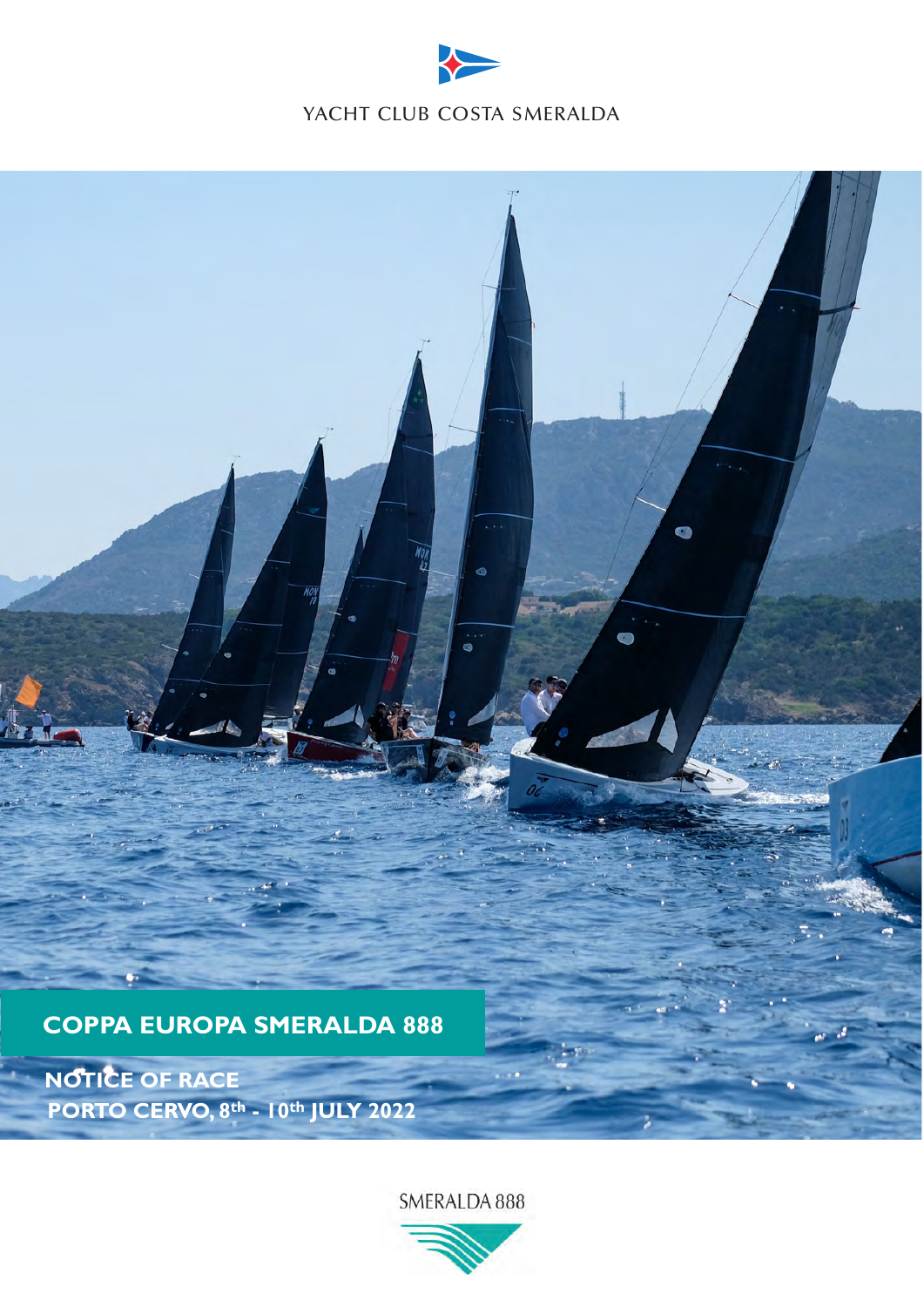

YACHT CLUB COSTA SMERALDA

## COPPA EUROPA SMERALDA 888 Porto Cervo, 8 – 10 July 2022

# NOTICE OF RACE

Regatta activities shall be carried out in accordance with the provisions concerning the fight against and the containment of the spread of Covid 19 issued by FIV, which the Organizing Authority shall be obliged to respect and enforce, and to which the participating members shall comply under the supervision of the Organizing Authority itself. Any cases of Covid 19 that may be detected during the event will be reported by the Organizing Authority to the relevant Health Authorities.

Following the policies issued and actions taken by the International Olympic Committee and World Sailing, YCCS has moved to suspend the participation of Russian and Belarusian athletes, teams and Race Officials from 2022 YCCS Events. YCCS will be monitoring the situation and will adapt recommendations and measures according to future developments for the 2022 YCCS Events. In this troubled moment we are looking forward to an immediate end to all hostilities and we hope for a very near future when we can compete together again.

The notation '[DP]' in a rule means that the penalty for a breach of that rule may, at the discretion of the protest committee, be less than disqualification. The notation '[NP]' in a rule of means that a boat may not protest another boat for breaking that rule. This changes RRS 60.1(a).

## 1. ORGANISING AUTHORITY (O.A.) & VENUE

The Coppa Europa Smeralda 888 is organized under the authority of the Italian Sailing Federation by the Yacht Club Costa Smeralda (YCCS) in conjunction with the Club Nautico Porto Cervo (CNPC) and will take place from  $8<sup>th</sup>$  to 10<sup>th</sup> July in Porto Cervo.

For information please apply to:

## YACHT CLLUB COSTA SMERALDA

07021 Porto Cervo (SS), Sardinia – Italy Coordinate: 41 08.150' N - 009 31.758' E t.  $+39/0789/902200$  |  $\odot$ . [secretariat@yccs.it](mailto:secretariat@yccs.it) | ws. www.yccs.com

### 2. ENTRIES

2.1 The regatta is open to all the Smeralda 888 boats on invitation. YCCS will assure free moorings and support for hauling and launching the boats.

2.2 Competitors and boats representing or being from Russia or Belarus are not eligible to take part in this regatta.

### 3. ENTRY FORMS AND ENTRY FEE

3.1 Entry forms (Attachment 1) shall be submitted to the YCCS Race Office, by email (secretariat@yccs.it), no later than 1<sup>st</sup> July together with the non-refundable entry fee of 600,00  $\epsilon$  per boat. The entry fee can be paid as per entry form and covers the costs for hauling and launching, mooring, prizes, social functions and guarantee guest privileges at Yacht Club Costa Smeralda Clubhouse.

3.2 Friends and/or guests of the participants, may attend the scheduled social events at cost, on the conditions indicated in the entry form.

3.3 Local harbor regulation requires that sailing and diving inside the harbor is forbidden.

### 4. RULES

4.1 The races will be governed by the WS Racing Rules of Sailing 2021-2024 (RRS), including the Notice of Race and the rules of the Smeralda 888 Class Association, except as modified by this Notice of Race and the Sailing Instructions when issued.

4.2 No National Prescriptions will apply. For Italian crews only: all Italians crews shall be FIV members and have a valid medical certificate. Foreign competitors must comply with the rules of their national authority.

4.3 Competitors must be at least 12 years old on the first race of the event; crew members between 12 and 18 years old shall deliver at registration a disclaimer signed by a parent or guardian (the Parent Guardian Declaration form will be available on the YCCS website).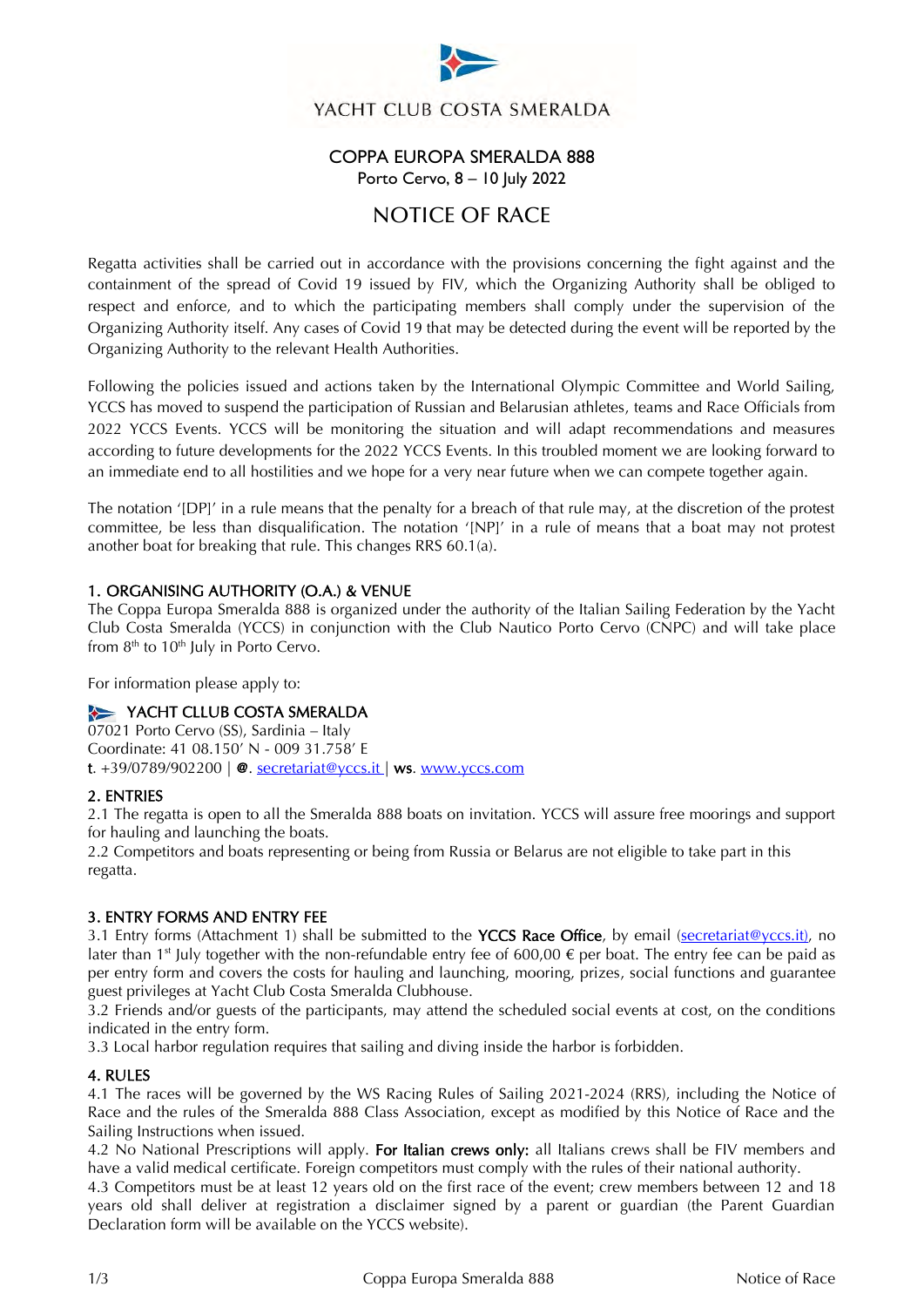4.4 Advertising shall only be displayed in accordance with Regulation 20 – World Sailing Advertising Code and, for Italian boats, the "Normativa 2022 per l'esposizione della pubblicità nelle manifestazioni veliche in Italia". Non-Italian yachts shall comply with their national authority advertising rules.

## 4.5 Covid-19

a) Protocols and prescription regarding the COVID-19 may be published at any time. They will state if they have the status of a rule.

b) The organizing authority may postpone or cancel the event at any time if it considers that this is required by reasons related to COVID-19. The competitors are not entitled to claim any compensation for any expenses they have incurred for their participation or preparation for participation in the event.

c) **[DP]- [NP]** The "PROCEDURE FOR REGULATION OF ACTION TO STRUGGLE AND CONTAIN THE SPREAD OF COVID-19 IN AFFILIATED SPORTS CLUBS AND ASSOCIATIONS", current version - hereafter referred to as the "PROTOCOLLO". The scoring penalty for a breach of the "Protocollo" shall be a maximum of 10%, depending on the seriousness of the breach committed. The percentage will be calculated with respect to the finishing position of the boat in all the races of the day in which the infraction was committed, or in case of an infraction while the boat is not racing, the penalty will be applied in the race nearest in time to that of the incident, as per RRS 64.2.

4.6 Environmental responsibility: It is recalled the Basic Principle which states: "Participants are encouraged to minimize any adverse environmental impact of the sport of sailing", it is recommended that care be taken to protect the environment at all times during and after the event. Especially attention is drawn to RRS 47 -TRASH DISPOSAL-

which states: "Competitors and support persons shall not intentionally put trash in the water. This rule applies at all

times while afloat. The penalty for a breach of this rule may be less than disqualification".

## 5. RACES

5.1 Teams from each Club will race together in fleet races, scheduled for Friday 8<sup>th</sup>, Saturday 9<sup>th</sup> and Sunday  $10<sup>th</sup>$  July. Three races per day may take place. A maximum of 8 races will be raced. Three races are required to validate the event.

5.2 No Warning Signal will be made after 14:00 on the last day of the series

### 6. BOATS AND CREWS

6.1 The number of crew shall be maximum 5 with no maximum weight limit. The crew list shall be received by YCCS no later than 8<sup>th</sup> July.

6.2 When a registered skipper is unable to continue in the event the O.A. may authorize an original crew member to substitute. When a registered crew member is unable to continue in the event, the O.A. may authorize a substitute, a temporary substitute or other adjustment. A minimum of three crew is mandatory. 6.3 The registered skipper shall helm the yacht at all times while racing, except in an emergency.

## 7. PROGRAMME

| - Thursday, 7 <sup>th</sup> July |                                                       | Arrival of participants, Registrations from 10.00 to 18.00 & free practice                                           |
|----------------------------------|-------------------------------------------------------|----------------------------------------------------------------------------------------------------------------------|
| - Friday, 8 <sup>th</sup> July   | 09.30 / 11.00<br>11.30<br>to follow<br>14.30<br>19.30 | Registrations at the YCCS Race Office<br>Briefing at the YCCS<br>Welcome Brunch<br>Race (s)<br>Reception at the YCCS |
| - Saturday, 9 <sup>th</sup> July | 11.30                                                 | Race $(s)$                                                                                                           |
| - Sunday, 10 <sup>th</sup> July  | 11.30<br>to follow                                    | Race $(s)$<br>Prize Giving at the YCCS                                                                               |

The O.A. reserves the right to modify the above programme according to weather conditions and/or other reasons.

## 8. PRIZES

The YCCS will award prizes to the  $1<sup>st</sup>$ ,  $2<sup>nd</sup>$  and  $3<sup>rd</sup>$  classified boat for the series.

## 9. RACING AREA and COURSES

9.1 The racing area will be in the waters outside the Marina of Porto Cervo.

9.2 Courses will be Windward-Leeward.

## 10. SAILING INSTRUCTIONS

The sailing instructions will be available at the YCCS Race Office upon final registration and published on the YCCS website [\(www.yccs.it\)](http://www.yccs.it/).

## 11. DISCLAIMER

Competitors agree to be bound by the World Sailing RRS 2021/2024, by the SI and the NoR. Competitors agree to take any and all responsibility for the nautical qualities of their yacht, the rigging, the crew's ability, and the safety equipment. Competitors also agree to take any and all responsibility for damages caused to third persons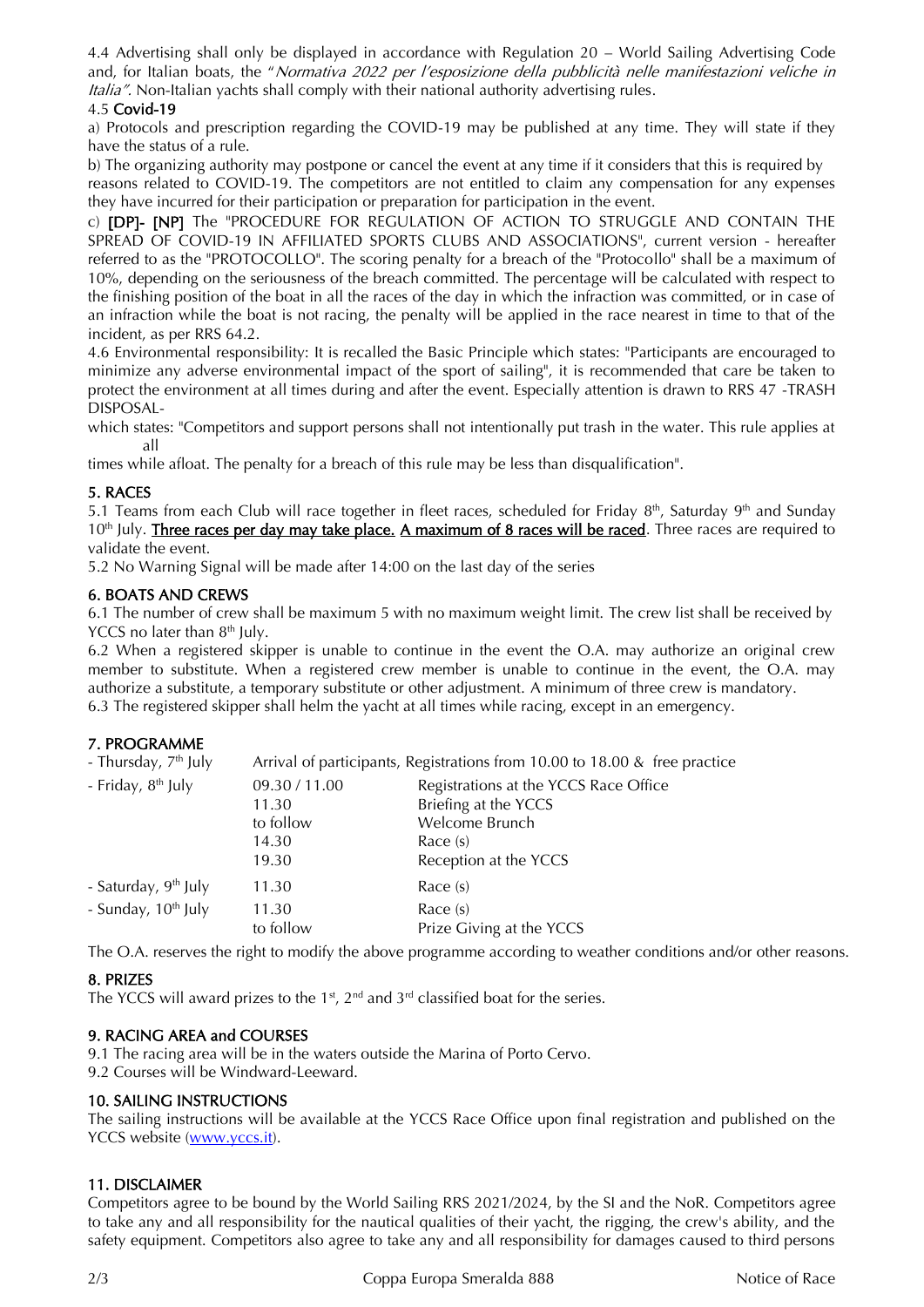or their belongings, to themselves or to their belongings, ashore and at sea as a consequence of their participation in the regatta, relieving of any responsibility the O.A. and all persons involved in the organization under whatever qualification and to accept full responsibility for the behaviour and dress of the yacht's crew, representatives and guests. Competitors are to be acquainted with Sailing World Part 1 Fundamental Rule 3: "The responsibility for a boat's decision to participate in a race or to continue racing is hers alone". In any case competitors agree that the YCCS, the sponsors and their agents have no responsibility for loss of life or injury to members or others, or for the loss, or damage to any vessel or property.

### 12. PHOTOGRAPHS AND TV RIGHTS

Competitors hereby grant the O.A., the unrestricted right and permission to use the name and the text, photograph or video footage of either themselves or the yacht they are sailing during the event, to be published or broadcast in any media whatsoever (including but not limited to Press and TV advertisements or Internet), for either editorial or advertising purposes or to be used in press information, in this respect, competitor's name and biographical material may also be used or reproduced in any way known.

### 13. INSURANCE

13.1 Each participating boat shall be insured with a valid third party liability insurance with adequate cover taking into account the value of the boats racing and the measure of damages likely to arise in the event of an accident.

13.2 The OA is not responsible for verifying the status or validity of insurance certificates.



COPPA EUROPA SMERALDA 888

Albo d'Oro / Winners

| 2001 | <b>VITTORIO CODECASA</b> | <b>VINCENZO ONORATO</b><br>2008   | <b>ROBERTO TAMBURELLI</b><br>2015     |
|------|--------------------------|-----------------------------------|---------------------------------------|
| 2003 | YACHT CLUB MONACO        | 2009<br><b>FABIO MANGIFESTA</b>   | 2016<br><b>ADALBERTO MIANI</b>        |
| 2005 | <b>MICHAEL ILLBRUCK</b>  | 2010<br>PHILIPPE PIZZICHINI       | 2017<br><b>VALTER PIZZOLI</b>         |
| 2006 | <b>GUIDO MIANI</b>       | 2011<br><b>CHARLES DE BOURBON</b> | 2018<br><b>CHARLES DE BOURBON</b>     |
| 2007 | <b>GUIDO MIANI</b>       | <b>MARCO SALVI</b><br>2012        | 2019<br>A. MIANI & F. VAUBAN          |
|      |                          | <b>JAN ILSLEY</b><br>2014         | 2020<br><b>TIMIFEY SUKHOTIN</b>       |
|      |                          |                                   | 2021<br><b>FRANCESCO VAUBAN MIANI</b> |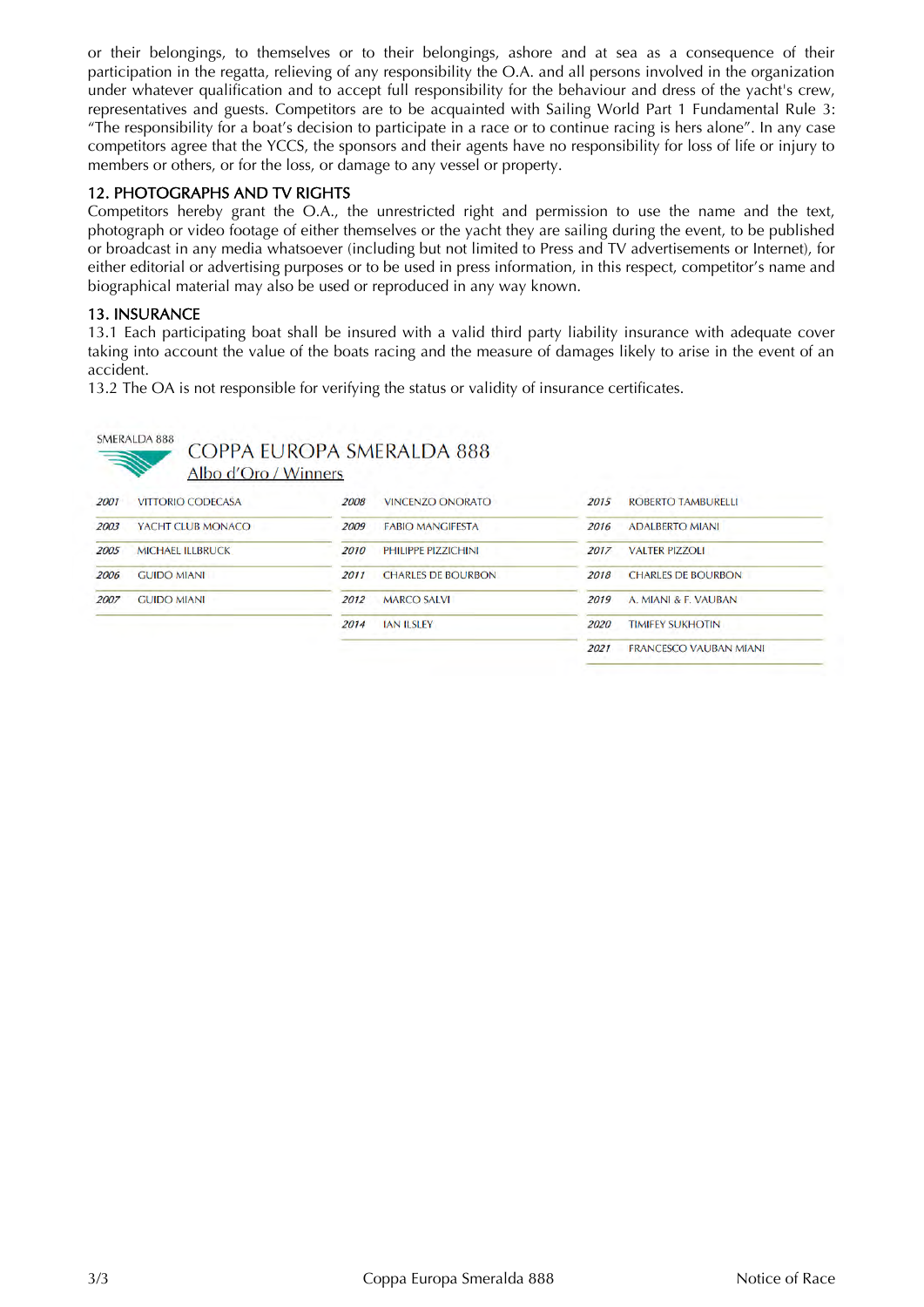

### To be sent to YCCS Race Office not later than 1<sup>st</sup> July 2022 by email[: secretariat@yccs.it](mailto:secretariat@yccs.it)

| Skipper's Name:                                       |          | Racing for (Y.C.): |                          |             |                                       |
|-------------------------------------------------------|----------|--------------------|--------------------------|-------------|---------------------------------------|
|                                                       |          |                    |                          |             |                                       |
| Smeralda 's name:                                     | Sail N°: |                    |                          |             |                                       |
|                                                       |          |                    |                          |             |                                       |
| Address:                                              | City:    |                    |                          |             |                                       |
|                                                       |          |                    |                          |             |                                       |
| mob:                                                  |          | @:                 |                          |             |                                       |
|                                                       |          |                    |                          |             |                                       |
| Role, Name & Surname (clear & legible)<br>*Crew List: |          |                    | $\overline{\phantom{a}}$ | Nationality | -- * FIV code (Italians only)         |
| skipper                                               |          |                    | $\overline{\phantom{a}}$ |             | $\overline{\phantom{a}}$              |
|                                                       |          |                    |                          |             |                                       |
|                                                       |          |                    | --                       |             | $\hspace{0.05cm}$ – $\hspace{0.05cm}$ |
|                                                       |          |                    |                          |             |                                       |
|                                                       |          |                    | $\overline{\phantom{a}}$ |             | $\overline{\phantom{a}}$              |
|                                                       |          |                    |                          |             |                                       |
|                                                       |          |                    | $\overline{\phantom{a}}$ |             | $\overline{\phantom{a}}$              |

\* **Foreign competitors** must comply with the rules of their national authority Competitors must be **at least 12 years** old on the first race of the event; crew members **under 18 years of age** shall deliver at registration a disclaimer signed by parents;ITALIAN crew shall be FIV members with a valid medical certificate and **provide the FIV CODE**.

-- --

ANK TRANSFER. Please specify as object: CES888 – Name of the boat

Bank details: **Yacht Club Costa Smeralda | Banca Intesa San Paolo | IBAN: IT33 F030 6984 9021 0000 0000 071 | BIC - SWIFT: BCITITMM**

| <b>CREDIT CARD, axerve pay by link.</b> Credit Card accepted:<br><b>VISA</b><br>AMEX<br>MASTERCARD                        |                                                                    |                               |            |           |                      |
|---------------------------------------------------------------------------------------------------------------------------|--------------------------------------------------------------------|-------------------------------|------------|-----------|----------------------|
|                                                                                                                           | EMAIL ADDRESS where to send the link of payment (clear & legible): |                               |            |           |                      |
|                                                                                                                           | Social Schedule: Welcome Brunch                                    | Friday 8 <sup>th</sup> , July | 12:00 hrs  | No<br>res | N. of Persons:       |
|                                                                                                                           | <b>YCCS Dinner</b>                                                 | Friday 8 <sup>th</sup> , July | 19:30 hrs  | Yes<br>No | N. of Persons:       |
|                                                                                                                           | Prize Giving                                                       | Sunday, 9th July              | after race | Yes<br>No | N. of Persons: _____ |
| * Crews are already included in the entry fee amount. The cost for any further guest will be 60,00 $\epsilon$ per person. |                                                                    |                               |            |           |                      |

#### **DISCLAIMER**

**1. Notice of Race rules:** Competitors agree to be bound by World Sailing Racing Rules of Sailing (RRS) 2021/2024, by the Sailing Instructions and the Notice of Race. Competitors agree to take any and all responsibility for the nautical qualities of their yacht, the rigging, the crew's ability, and the safety equipment. Competitors also agree to take any and all responsibility for damages caused to third persons or their belongings, to themselves or to their belongings, ashore and at sea as a consequence of their participation in the regatta, relieving of any responsibility the Organizing Authority and all persons involved in the organization under whatever qualification and to accept full responsibility for the behaviour and dress of the yacht's crew, representatives and guests. Competitors are to be acquainted with World Sailing Part 1 Fundamental Rule 3: "The responsibility for a boat's decision to participate in a race or to continue racing is hers alone". In any case I agree that the Yacht Club Costa Smeralda, the sponsors and their agents have no responsibility for loss of life or injury to members or others, or for the loss, or damage to any vessel or property.

**2. Photographs and TV Rights:** Competitors hereby grant the Organizing Authority, the unrestricted right and permission to use the name and the text, photograph or video footage of either themselves or the yacht they are sailing during the event, to be published or broadcast in any media whatsoever (including but not limited to Press and TV advertisements or Internet), for either editorial or advertising purposes or to be used in press information, in this respect, competitor's name and biographical material may also be used or reproduced in any way known.

**3. Insurance:** I hereby declare that the boat holds adequate insurance including third-party insurance of minimum cover of 1.500.000 Euro, and it is the owner or owners' representative's sole and inescapable responsibility to ensure that the insurance is in place and is adequate prior to participating in this event.

**4. Indemnity:** A competitor shall be responsible for any and all property damage and personal injury (including death) incurred by yacht, its owner, its captain, its crew members, its guests and/or any third party while the yacht is participating in the event which arises from the actions or inactions of the yacht, the owner, the captain or crew or guests of the yacht or which arises from the yacht's presence at the event, and the competitor shall indemnify, defend and hold harmless YCCS and each of their respective affiliates, sponsors, agents, employees, officers, directors and contractors (the "Indemnified Parties") from any and all claims, losses, damages and liabilities suffered or incurred by one or more of the Indemnified Parties in respect of the same."

I HAVE CAREFULLY READ THE AGREEMENT ABOVE AT POINTS 1,2 and 3 AND FULLY UNDERSTAND ITS CONTENTS, I AM AWARE THAT THIS IS A RELEASE OF LIABILITY AND WAIVER OF CLAIMS AND SIGN IT OF MY FREE WILL.

| Name of the Owner/Charterer/Boat Representative: |  |
|--------------------------------------------------|--|
|                                                  |  |